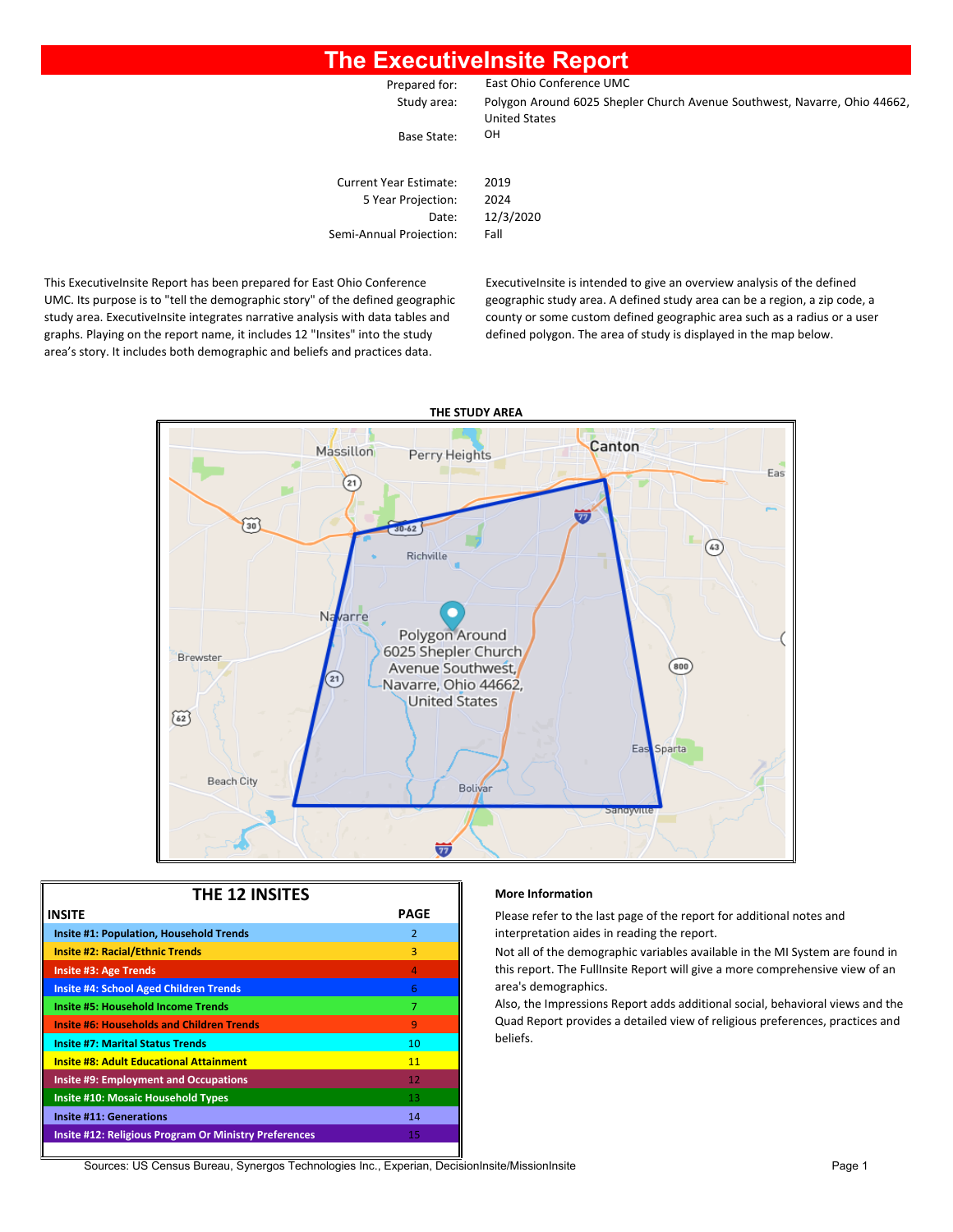### **INSITE #1: POPULATION AND HOUSEHOLD TRENDS**

The estimated 2019 population within the study area is 22,128. The 2024 projection would see the area decline by -455 to a total population of 21,673. The population within the study area is growing somewhat slower than the statewide growth rate. While the study area is projected to decline by -2.1% in the next five years, the state is projected to remain stable at 0.3%. The study area's estimated average change rate is -0.4%.

#### **Population Per Household Family Households:**

Population per Household: The relationship between population and households provides a hint about how the community is changing. When population grows faster than households, it suggests an increase in the persons per household. This can only happen when more persons are added either by birth or other process such as young adults in multiple roommate households or young adults returning to live with parents. In some communities this can occur when multiple families live in the same dwelling unit.

#### **Population: Households:**

The households within the community are declining faster than the population, thus the average population per household in 2010 was 2.48 but by 2024 it is projected to be 2.48. Compare this to the statewide average which for the current year is estimated at 2.51 persons per household.

Family households provide an additional hint about the changing dynamics of a community. If family household growth follows population growth, then it would be reasonable to assume that the increasing population per household comes from additional children. However, within the study area, this is not the case. Family households are not growing as fast as the population, suggesting the growth may be the result of growth of non-family adult households.

| Population/Households & Family Trends | 2000   | 2010    | 2019    | 2024    | 2029    |
|---------------------------------------|--------|---------|---------|---------|---------|
| Population                            | 23,153 | 22,301  | 22,128  | 21,673  | 21,360  |
| <b>Population Change</b>              |        | -852    | -173    | $-455$  | $-313$  |
| Percent Change                        |        | $-3.7%$ | $-0.8%$ | $-2.1%$ | $-1.4%$ |
| <b>Households</b>                     | 8,996  | 9,001   | 8,933   | 8,748   | 8,623   |
| Households Change                     |        | 5       | -68     | $-185$  | $-125$  |
| Percent Change                        |        | 0.1%    | $-0.8%$ | $-2.1%$ | $-1.4%$ |
| <b>Population / Households</b>        | 2.57   | 2.48    | 2.48    | 2.48    | 2.48    |
| Population / Households Change        |        | $-0.10$ | 0.00    | 0.00    | 0.00    |
| Percent Change                        |        | $-3.7%$ | 0.0%    | 0.0%    | 0.0%    |
| <b>Families</b>                       | 6,579  | 6,241   | 6,152   | 6,008   |         |
| <b>Families Change</b>                |        | -338    | -89     | $-144$  |         |
| Percent Change                        |        | $-5.1%$ | $-1.4%$ | $-2.3%$ |         |





NOTE: Family Household data is not projected out 10 years.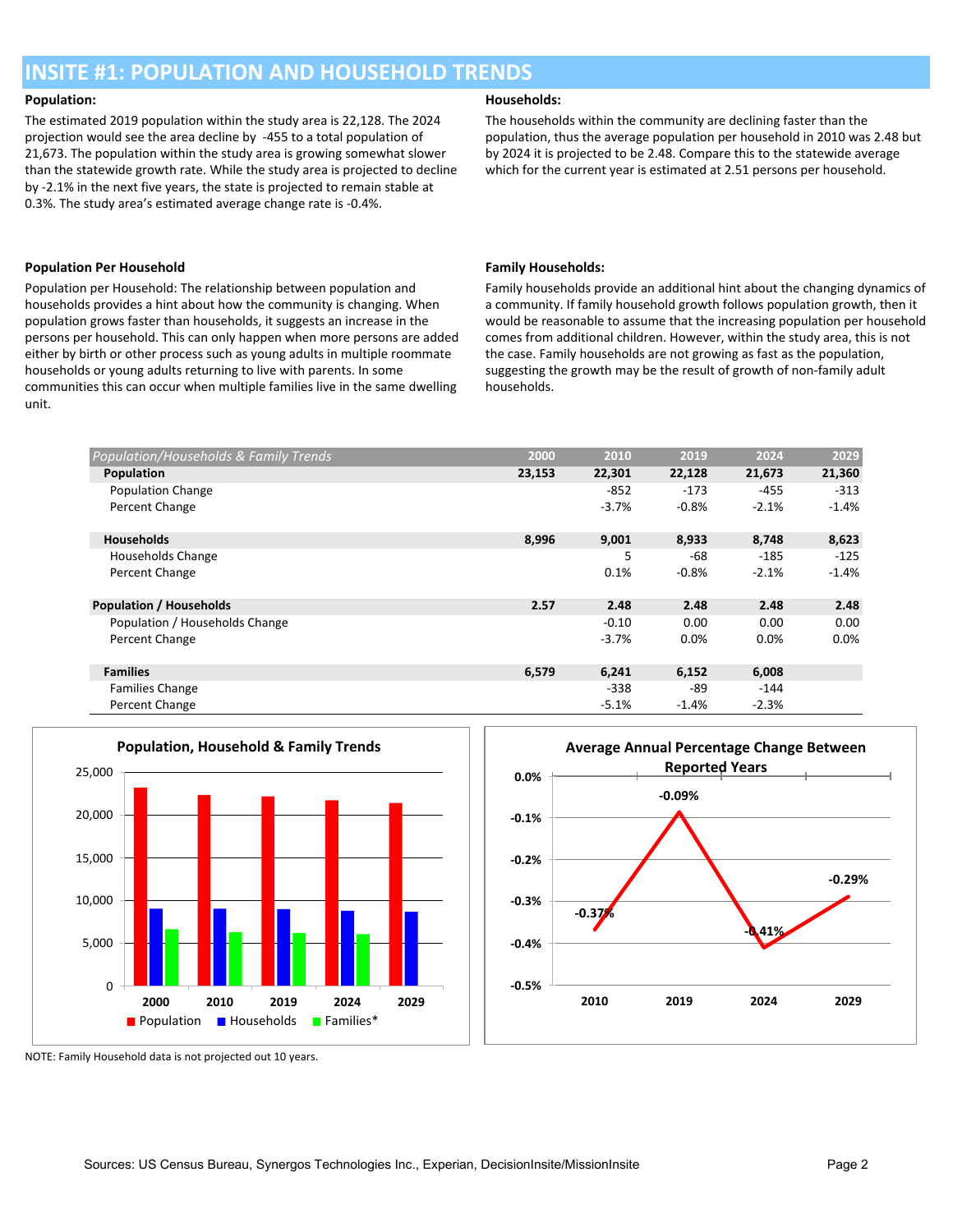### **INSITE #2: RACIAL-ETHNIC TRENDS**

The US population's racial-ethnic diversity is continually adding new and rich cultural mixes. This data considers the five groups for which trending information is available. Please note that several groups are aggregated into a single category due to their smaller size. Those persons who indicated Hispanic or Latino ethnicity along with a racial category have been separated into a Hispanic or Latino category.

The Population: Racial/Ethnic Trends table provides the actual numbers and percentage of the total population for each of the five racial/ethnic categories. Pay special attention to the final column on the right. This will quickly indicate the direction of change from the last census to the current five year projection.







#### **The percentage of the population…**

Asian (Non-Hisp) is projected to remain about the same over the next five years.

Black/African American (Non-Hisp) is projected to remain about the same over the next five years.

White (Non-Hisp) is projected to remain about the same over the next five years.

Hispanic or Latino is projected to remain about the same over the next five years.

|                           |                | 2010   | 2019   | 2024   | 2010%  | 2019 % | 2024 % | 2010 to 2024 %pt Change |
|---------------------------|----------------|--------|--------|--------|--------|--------|--------|-------------------------|
| <b>Race and Ethnicity</b> |                |        |        |        |        |        |        |                         |
| Asian (NH)                |                | 42     | 35     | 33     | 0.19%  | 0.16%  | 0.15%  | $-0.04%$                |
| Black/Afr Amer (NH)       |                | 940    | 932    | 908    | 4.22%  | 4.21%  | 4.19%  | $-0.03%$                |
| White (NH)                |                | 20.730 | 20,552 | 20,105 | 92.96% | 92.88% | 92.76% | $-0.19%$                |
| Hispanic/Latino           |                | 206    | 213    | 224    | 0.92%  | 0.96%  | 1.03%  | 0.11%                   |
| P Is/Am In/Oth (NH)       |                | 383    | 396    | 404    | 1.72%  | 1.79%  | 1.86%  | 0.15%                   |
|                           | <b>Totals:</b> | 22,301 | 22.128 | 21,674 |        |        |        |                         |

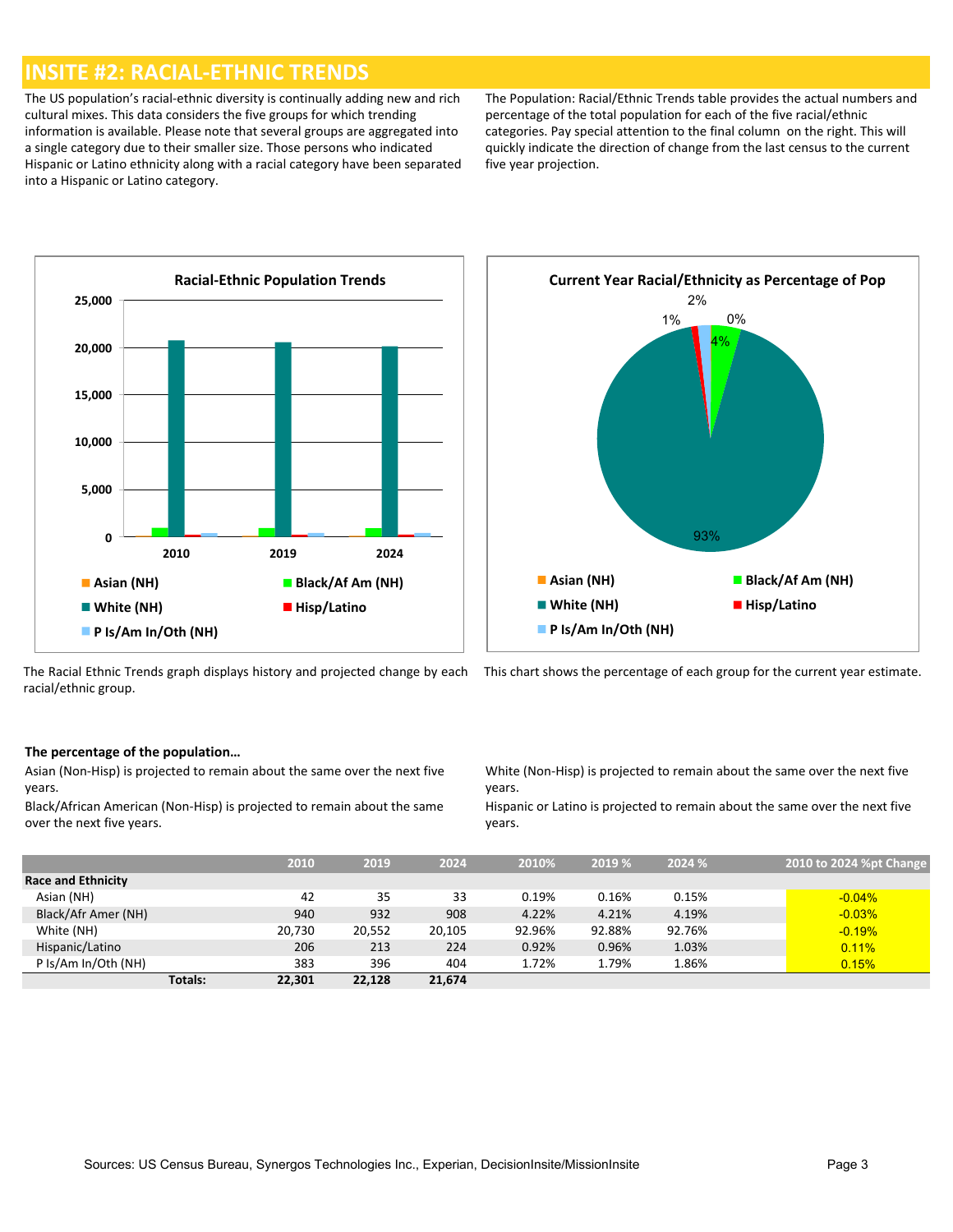### **INSITE #3: AGE TRENDS**

A community's age structure and how it is changing is an important part of its story. Overall, the American Population has been aging as the Baby Boomers progress through each phase of life. This has been abetted by episodes of declining live births. However, this picture may particularize differently from community to community. There are communities in the US where the average age is lower than some others. In other cases, there is a clear shift toward senior years as the Boomers enter their retirement years.

The Age Trend Insite explores two variables: Average age and Phase of Life.

**Average Age Trends provides five important snapshots of a community from five data points; the 2000 census, the last census, the current year estimate, the five-year projection and the ten year forecast. These five numbers will indicate the aging direction of a community.**

**The Phase of Life Trends breaks the population into seven life phases that the population passes through in its life time.**

|                               | <b>AGE</b> |       |       |       |       |
|-------------------------------|------------|-------|-------|-------|-------|
| <b>Average Age Trends</b>     | 2000       | 2010  | 2019  | 2024  | 2029  |
| Average Age: Study Area       | 38.89      | 41.30 | 43.29 | 43.81 | 43.91 |
| Percent Change                |            | 6.2%  | 4.8%  | 1.2%  | 0.2%  |
| <b>Average Age: OH</b>        | 36.89      | 38.19 | 40.22 | 40.98 | 41.49 |
| Percent Change                |            | 3.5%  | 5.3%  | 1.9%  | 1.3%  |
| Comparative Index             | 105        | 108   | 108   | 107   | 106   |
| <b>Median Age: Study Area</b> | 39         | 43    | 44    | 44    | 43    |





#### **Summary of Average Age Findings:**

The Average Age Trend chart shows both history and projection of the change in average age in the study area. The average age of the study area has been rising for several years. It is projected to rise over the next five years.

A comparison to the average age of the state helps to contextualize the significance of the average age of the study area and its history and projection. In the graph above, the study area and state are laid out side by side. The state's average age is estimated to be lower than the study area.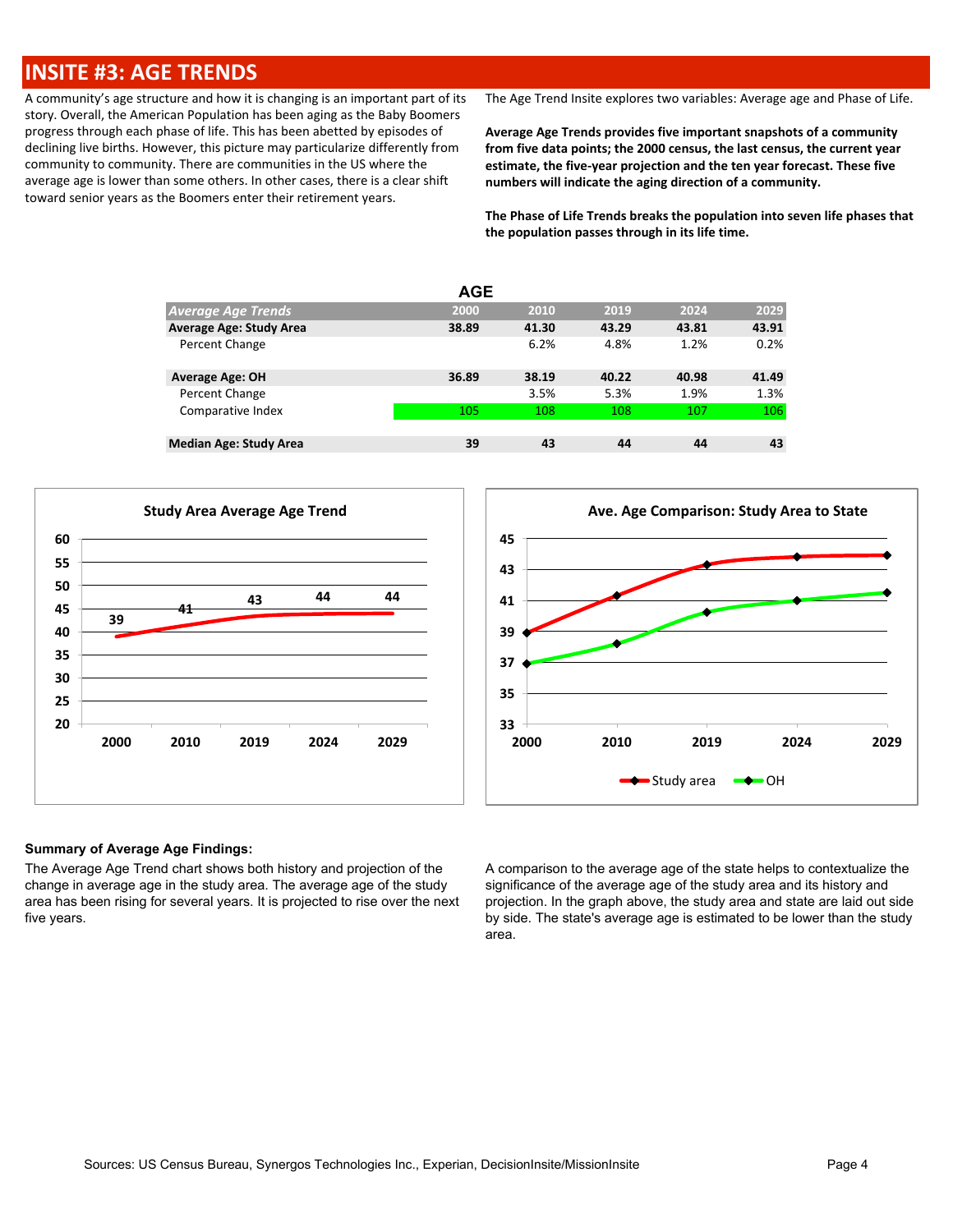### **INSITE #3: AGE TRENDS (continued)**

#### **PHASE OF LIFE**

The Phase of Life analysis provides insight into the age distribution of a population across the different stages of life experience. It can reveal a community in transition.

Pay special attention to the color codes of the Change column (far right below). It will immediately indicate which phases are increasing or decreasing as a percentage of the population.

| <b>Phase of Life</b>                 | 2010  | 2019  | 2024  | 2029  | 2010% | 2019% | 2024% | 2029%   | <b>Estimated 10 Year %pt</b><br><b>Change 2019 - 2029</b> |
|--------------------------------------|-------|-------|-------|-------|-------|-------|-------|---------|-----------------------------------------------------------|
| <b>Before Formal Schooling</b>       |       |       |       |       |       |       |       |         |                                                           |
| Ages 0 to 4                          | 1,106 | 1,146 | 1,177 | 1,242 | 5.0%  | 5.2%  | 5.4%  | 5.8%    | 0.6%                                                      |
| <b>Required Formal Schooling</b>     |       |       |       |       |       |       |       |         |                                                           |
| Ages 5 to 17                         | 3,677 | 2,969 | 2,950 | 3,018 | 16.5% | 13.4% | 13.6% | 14.1%   | 0.7%                                                      |
| <b>College/Career Starts</b>         |       |       |       |       |       |       |       |         |                                                           |
| Ages 18 to 24                        | 1,709 | 2,046 | 1,659 | 1,515 | 7.7%  | 9.2%  | 7.7%  | $7.1\%$ | $-2.2%$                                                   |
| <b>Singles &amp; Young Families</b>  |       |       |       |       |       |       |       |         |                                                           |
| Ages 25 to 34                        | 2,194 | 2,608 | 2,925 | 2,648 | 9.8%  | 11.8% | 13.5% | 12.4%   | 0.6%                                                      |
| <b>Families &amp; Empty Nesters</b>  |       |       |       |       |       |       |       |         |                                                           |
| Ages 35 to 54                        | 6,418 | 5,041 | 4,586 | 4,687 | 28.8% | 22.8% | 21.2% | 21.9%   | $-0.8%$                                                   |
| <b>Enrichment Years Sing/Couples</b> |       |       |       |       |       |       |       |         |                                                           |
| Ages 55 to 64                        | 3,309 | 3,467 | 3,037 | 2,658 | 14.8% | 15.7% | 14.0% | 12.4%   | $-3.2%$                                                   |
| <b>Retirement Opportunities</b>      |       |       |       |       |       |       |       |         |                                                           |
| Age 65 and over                      | 3,888 | 4,850 | 5,339 | 5,591 | 17.4% | 21.9% | 24.6% | 26.2%   | 4.3%                                                      |



#### **Summary of Phase of Life Findings:**

Phase of Life changes reflect the age profile of a community. On average, it takes 2.1 children per woman to replace both mother and father. If the percentage of the population under 20 is declining as a percentage of the total it is likely that the community will see an increase in the more senior aged population possibly due to a decline in birth rates.

In this study area children 17 years of age and younger are increasing as a percentage of the total population. Considering the other end of the phases of life, adults 55 years of age and older are increasing as a percentage of the total population.

In summary it may be that the community is experiencing some growth of children of school age.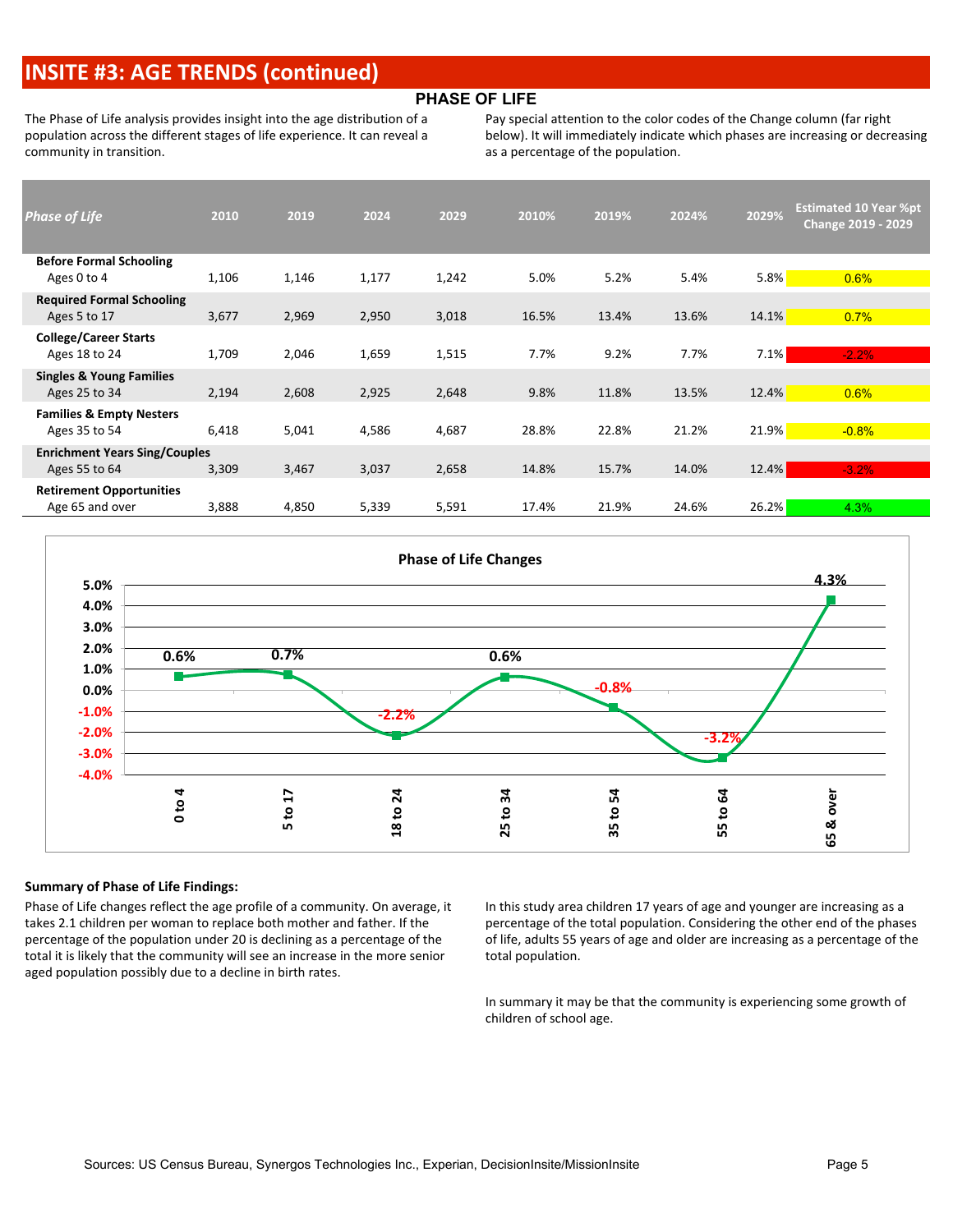## **INSITE #4: SCHOOL AGED CHILDREN TRENDS**

Children are the future! Understanding their specific population dynamics is critical for all planners of social and/or educational services. The "School Aged Children" variable is a subset of the "Required Formal Schooling" segment in the Phase of Life profile. It allows one to zoom in more closely on the children who are of formal schooling age.

The school aged population includes all school aged children including those enrolled in public and private schools, those home schooled and children in institutions.

The School Aged Children variable provides a snapshot of three levels of the population that comprise school age children. The three levels roughly correspond to the following.

- · Elementary grades
- · Intermediate/Middle School grades
- **High School grades**

| <b>School Aged Children</b>   | 2010  | 2019  | 2024  | 2010% | 2019% | 2024% | <b>Estimated 5 Year %pt</b><br>Change 2019 - 2024 |
|-------------------------------|-------|-------|-------|-------|-------|-------|---------------------------------------------------|
| <b>Early Elementary</b>       |       |       |       |       |       |       |                                                   |
| Ages 5 to 9                   | 1.206 | 1,063 | 1.191 | 32.8% | 35.8% | 40.4% | 4.6%                                              |
| Late Elementary-Middle School |       |       |       |       |       |       |                                                   |
| Ages 10 to 14                 | 1,461 | 1,208 | 1,066 | 39.7% | 40.7% | 36.1% | $-4.6%$                                           |
| <b>High School</b>            |       |       |       |       |       |       |                                                   |
| Ages 15 to 17                 | 1,010 | 698   | 693   | 27.5% | 23.5% | 23.5% | 0.0%                                              |
|                               |       |       |       |       |       |       |                                                   |



#### **Summary of School Aged Children Findings:**

Early Elementary children ages 5 to 9 are projected to increase as a percentage of children between 5 and 17 by 4.6%.

Late Elementary to Middle School aged children ages 10 to 14 are declining as a percentage of children between 5 and 17 by -4.6%.



High School aged children 15 to 17 are declining as a percentage of children between 5 and 17 by 0.0%.

Overall, children are aging through, but there is some evidence of a resurgence of children in the younger years.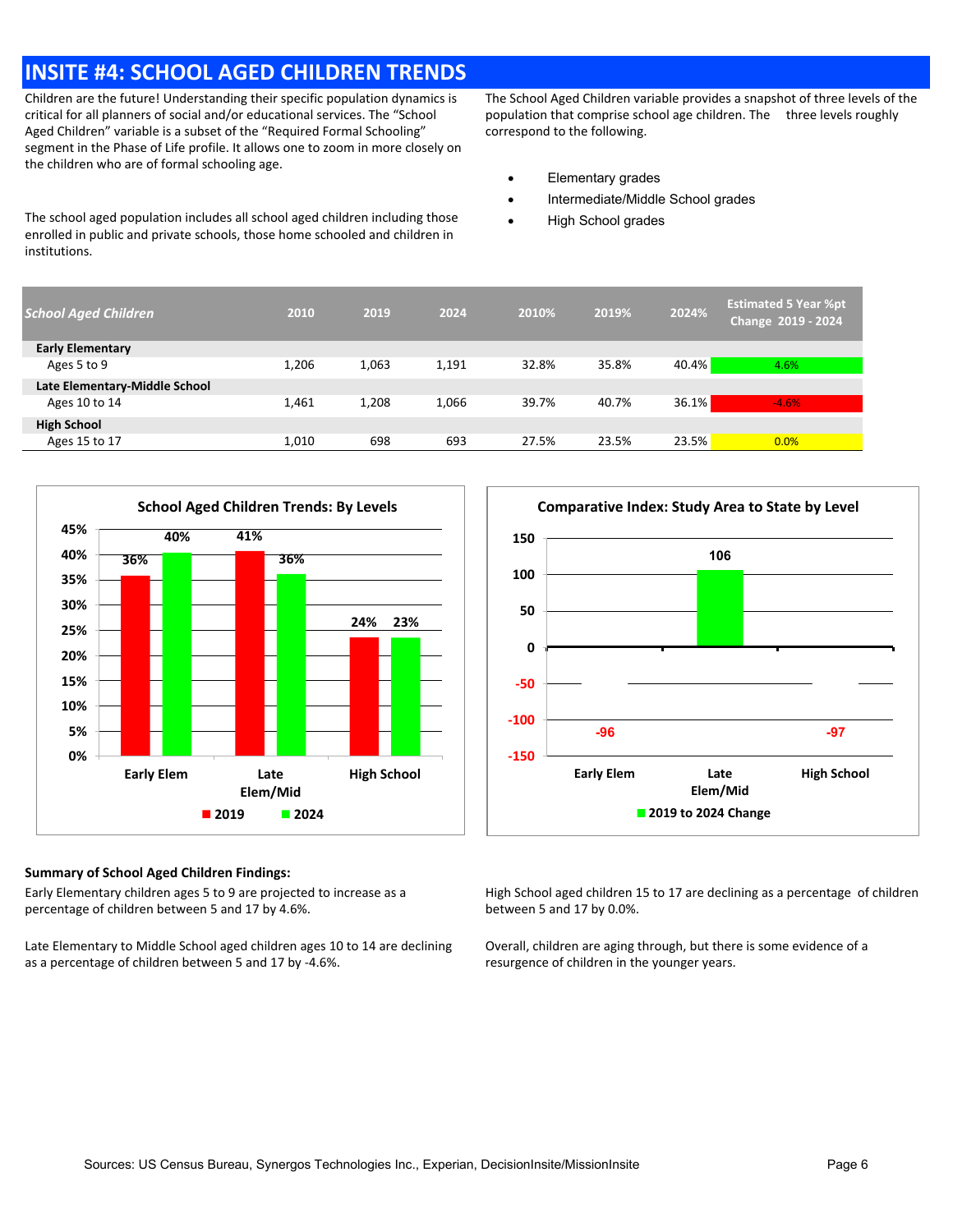### **INSITE #5: HOUSEHOLD AND FAMILY INCOME TRENDS**

### **AVERAGE HOUSEHOLD INCOME AND PER CAPITA INCOME**

Average Household Income and Per Capita Income indicate the level of financial resources within a community. Average Household income reflects the average income for each household, whether family or non-family.

In this study area, the estimated current year average household income is \$62,902. The average household income is projected to grow by 10.2% to \$69,287.

Per Capita Income is a measure of the average income of all persons within a household. For family households, this would include all children. It does not mean that each person actually contributes to the average income from work. It is calculated by dividing the aggregate household income by the population.

The estimated per capita income for the current year is \$25,393. The Per Capita Income is projected to grow by 10.1% to \$27,967.



| <b>Income Trends</b>   | 2010  | 2019  | 2024  | 2010% | 2019% | 2024% | <b>Estimated 5 Year %pt</b><br>Change 2019 - 2024 |
|------------------------|-------|-------|-------|-------|-------|-------|---------------------------------------------------|
| <b>Households</b>      |       |       |       |       |       |       |                                                   |
| Less than \$10,000     | 466   | 388   | 332   | 5.2%  | 4.3%  | 3.8%  | $-0.5\%$                                          |
| \$10,000 to \$14,999   | 654   | 469   | 386   | 7.3%  | 5.3%  | 4.4%  | $-0.8%$                                           |
| \$15,000 to \$24,999   | 1,301 | 886   | 796   | 14.5% | 9.9%  | 9.1%  | $-0.8%$                                           |
| \$25,000 to \$34,999   | 1,129 | 1,144 | 954   | 12.5% | 12.8% | 10.9% | $-1.9%$                                           |
| \$35,000 to \$49,999   | 1,515 | 1,487 | 1,366 | 16.8% | 16.6% | 15.6% | $-1.0\%$                                          |
| \$50,000 to \$74,999   | 1,899 | 1,814 | 1,773 | 21.1% | 20.3% | 20.3% | $0.0\%$                                           |
| \$75,000 to \$99,999   | 1,162 | 1,141 | 1,215 | 12.9% | 12.8% | 13.9% | 1.1%                                              |
| \$100,000 to \$149,999 | 752   | 1,206 | 1,326 | 8.4%  | 13.5% | 15.2% | 1.7%                                              |
| \$150,000 to \$199,999 | 93    | 330   | 460   | 1.0%  | 3.7%  | 5.3%  | 1.6%                                              |
| \$200,000 or more      | 30    | 68    | 140   | 0.3%  | 0.8%  | 1.6%  | 0.8%                                              |
| <b>Totals</b>          | 9,001 | 8,933 | 8,748 |       |       |       |                                                   |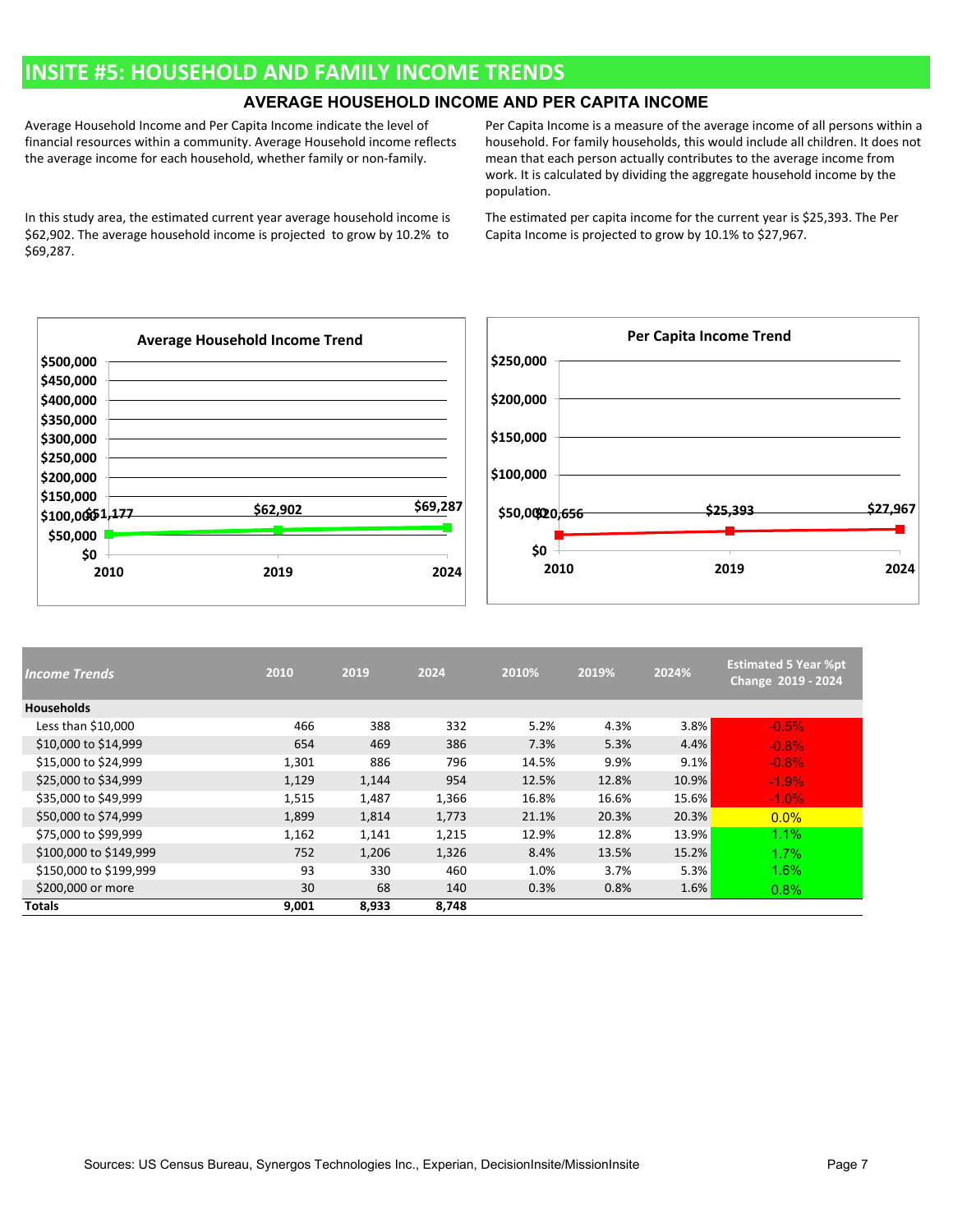### **INSITE #5: HOUSEHOLD AND FAMILY INCOME TRENDS (continued)**

#### **FAMILY INCOME**

Family income is a sub-set of household income. It excludes non-family households. Family households include two or more persons who are related and living in the same dwelling unit. Children are more likely to live in family households. Non-family households are households in which two or more persons live in the same dwelling unit but are unrelated.

The number of families with annual incomes above \$100,000 is projected to decline over the next five years. For the current year, it is estimated that 22.9% of all family incomes exceed \$100,000 per year. In five years that number is projected to be 22.6%.

| <b>Income Trends</b>   | 2019  | 2024  | 2019% | 2024% | <b>Estimated 5 Year %pt</b><br>Change 2019 - 2024 |
|------------------------|-------|-------|-------|-------|---------------------------------------------------|
| <b>Families</b>        |       |       |       |       |                                                   |
| Less than \$10,000     | 186   | 172   | 3.0%  | 2.9%  | $-0.16%$                                          |
| \$10,000 to \$14,999   | 142   | 130   | 2.3%  | 2.2%  | $-0.14%$                                          |
| \$15,000 to \$24,999   | 360   | 341   | 5.9%  | 5.7%  | $-0.18%$                                          |
| \$25,000 to \$34,999   | 679   | 735   | 11.0% | 12.2% | 1.19%                                             |
| \$35,000 to \$49,999   | 975   | 945   | 15.9% | 15.7% | $-0.12%$                                          |
| \$50,000 to \$74,999   | 1,435 | 1,394 | 23.3% | 23.2% | $-0.13%$                                          |
| \$75,000 to \$99,999   | 963   | 932   | 15.7% | 15.5% | $-0.14%$                                          |
| \$100,000 to \$149,999 | 1,048 | 1,016 | 17.0% | 16.9% | $-0.13%$                                          |
| \$150,000-\$199,999    | 304   | 291   | 4.9%  | 4.8%  | $-0.10\%$                                         |
| \$200,000 or more      | 59    | 52    | 1.0%  | 0.9%  | $-0.09\%$                                         |
| <b>Totals</b>          | 6,151 | 6,008 |       |       |                                                   |

#### **MEDIAN INCOME BY RACE AND ETHNICITY**

Median income by race and ethnicity is a subset of household income. Median income is that point where there are as many households with incomes greater than the median as there are households with incomes less than the median.

| <b>Median Income by Race and Ethnicity</b> | 2019     |
|--------------------------------------------|----------|
|                                            |          |
| Asian Household Income                     | \$49,999 |
| Black/ African American Household Income   | \$40,689 |
| Hispanic/Latino Household Income           | \$49,686 |
| White/Anglo Household Income               | \$53,415 |
| P Is, Am Indian Other Household Income     | \$41,306 |
| Average                                    | \$47,019 |

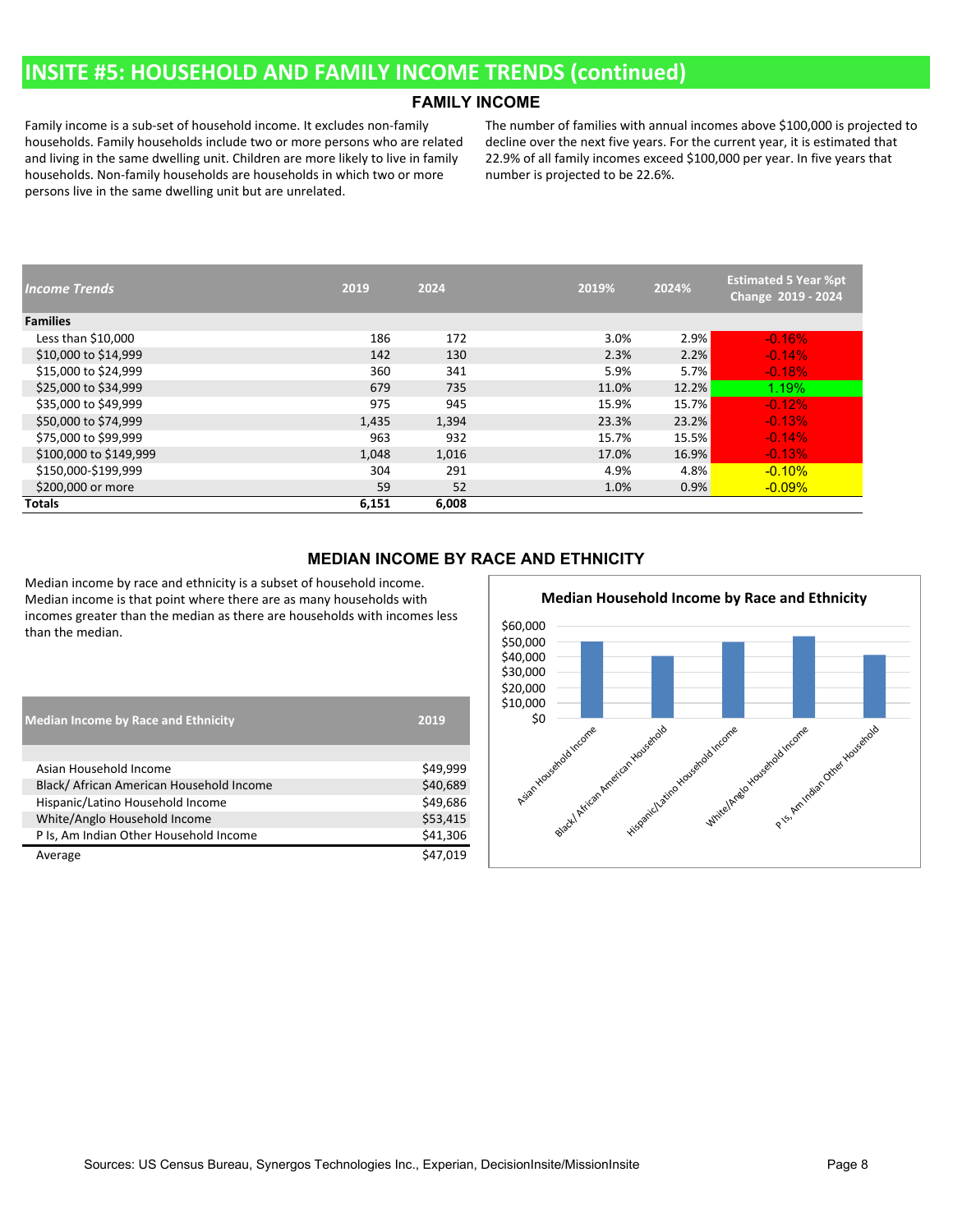### **INSITE #6: HOUSEHOLDS AND CHILDREN TRENDS**

Diversity of child rearing environments is increasing along with the many other types of growing diversity in the US. To understand this, we begin with the types of households that exist in a community. There are…

The concern of this analysis is family households with children under 18. Of the types of family households with children there are…

- family households with children under 18  **Married couple families** Married couple families
- family households without children under 18 **•** Single parent families (father or mother)
- -

These two are reported for the study area in the table below.

| <b>Households</b>                 | 2010  | 2019  | 2024  | 2010% | 2019% | 2024% | <b>Estimated 5 Year %pt</b><br>Change 2019 - 2024 |
|-----------------------------------|-------|-------|-------|-------|-------|-------|---------------------------------------------------|
| Households with Children under 18 |       |       |       |       |       |       |                                                   |
| <b>Married Couple</b>             | 1,697 | 1.473 | 1,391 | 66.6% | 70.7% | 70.4% | $-0.3%$                                           |
| Single Parent                     | 850   | 611   | 584   | 33.4% | 29.3% | 29.6% | $0.3\%$                                           |

Of the households with children under 18, married couple households are decreasing as a percentage while single parent households are increasing. The graph to the right illustrates this. Bars above the 0% point indicate a family type that is increasing while bars below 0% is decreasing. This provides "insite" into how family households and structures with children are changing in the study area.

A comparison to the state reveals to what extent this community is similar or dissimilar to the state as a whole. The study area's married couple households with children are similar to the state's profile. The percentage of single parent households with children is less than the state.  $\frac{-0.3\%}{2}$ 





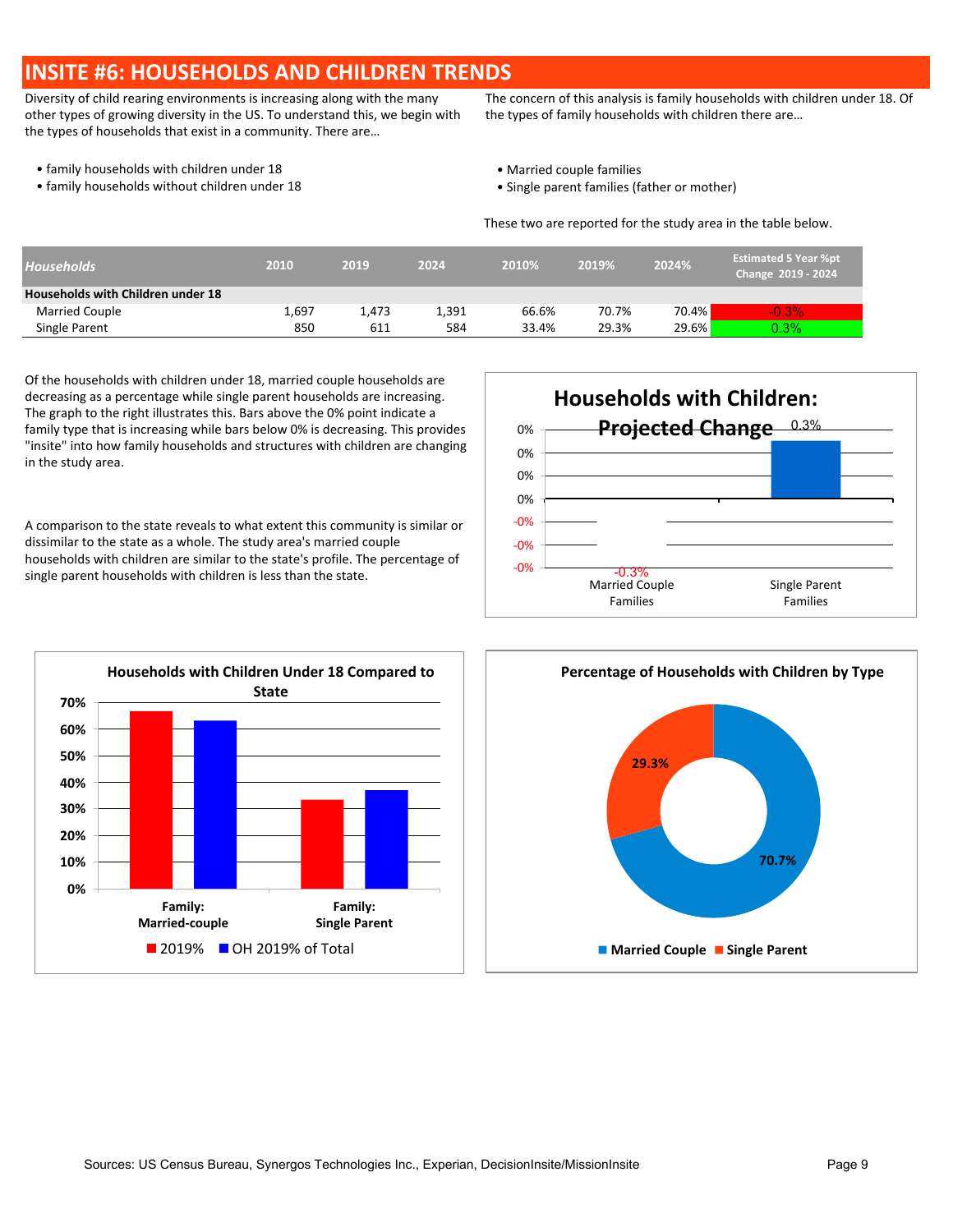### **INSITE #7: MARITAL STATUS TRENDS**

### **MARITAL STATUS BY TYPE**

Population by Marital Status considers the number and percentage of persons 15 years of age and greater by their current marital status. Trend information as well as a comparison to the study area's state marital status types provide two different views of this social reality.

Marital types reported include..

- Never Married (Singles)
- Currently Married
- Divorced
- Separated

|                                       | • Widowed |        |        |       |       |       |                         |  |  |  |  |  |
|---------------------------------------|-----------|--------|--------|-------|-------|-------|-------------------------|--|--|--|--|--|
|                                       | 2010      | 2019   | 2024   | 2010% | 2019% | 2024% | 2010 to 2024 %pt Change |  |  |  |  |  |
| Population by Marital Status: Age 15+ |           |        |        |       |       |       |                         |  |  |  |  |  |
| Never Married                         | 4.225     | 4.728  | 4,650  | 22.4% | 25.0% | 25.2% | 2.8%                    |  |  |  |  |  |
| Married                               | 10.445    | 10,250 | 10,174 | 55.4% | 54.1% | 55.2% | $-0.3%$                 |  |  |  |  |  |
| Divorced                              | 2,430     | 2.450  | 2.190  | 12.9% | 12.9% | 11.9% | $-1.0%$                 |  |  |  |  |  |
| Separated                             | 334       | 191    | 183    | 1.8%  | 1.0%  | 1.0%  | $-0.8%$                 |  |  |  |  |  |
| Widowed                               | 1,405     | 1,314  | 1,244  | 7.5%  | 6.9%  | 6.7%  | $-0.7%$                 |  |  |  |  |  |

In this community, the current year estimate of marital status reveals a community of adults more likely to be married than the state average for adults. The percentage single never married is lower than the state average for adults 15 years and older. Divorce is more prevalent than the state wide average.



Women 15 years and older are about as likely to be divorced as men. Women 15 years and older are more likely to be widowed than men.

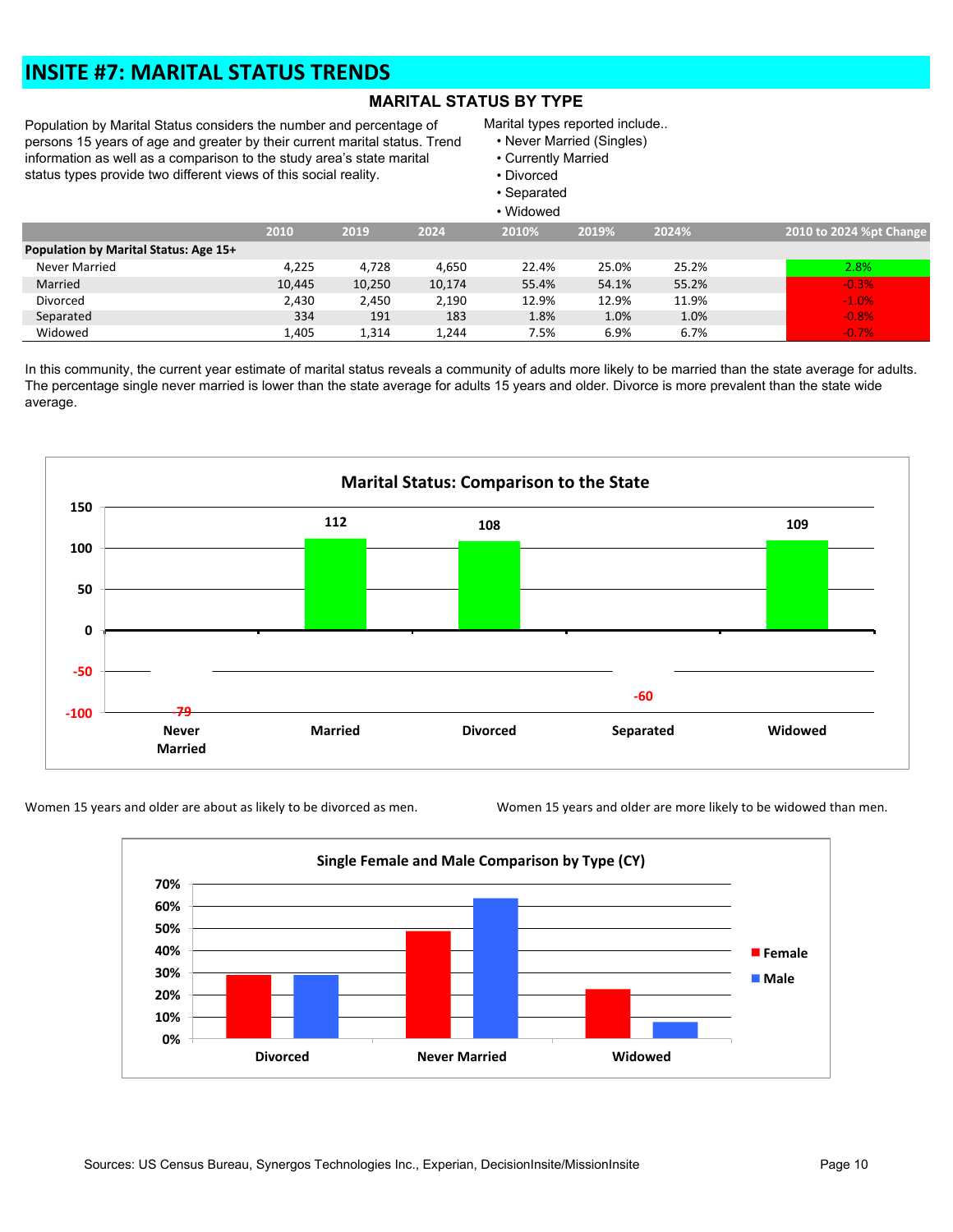### **INSITE #8: ADULT EDUCATIONAL ATTAINMENT**

The level of educational attainment of a community's adult population is an important indicator of its opportunities and challenges. This analysis will look at the Adult Educational Attainment from three perspectives.

First, it looks to see if the level of educational attainment for adults is rising or not. Second, it compares the level of attainment to that of the state of OH. (If this is a state report, the comparison will be to itself.) Finally, the table provides the percentages from 2010.

#### **EDUCATIONAL LEVEL ATTAINMENT CHANGE**

The educational attainment level of adults has declined over the past few years. It is projected to rise over the next five years by 0.2%.



### **EDUCATIONAL LEVEL COMPARED TO THE STATE**



|                                           | 2010  | 2019  | 2024  | OH 2019% | 2019 Study Area-State Comp Index | The overall<br>educational attai |
|-------------------------------------------|-------|-------|-------|----------|----------------------------------|----------------------------------|
| Population by Educational Attainment: 25+ |       |       |       |          |                                  | of the adults in the             |
| Less than 9th Grade                       | 3.8%  | 2.8%  | 2.8%  | 2.9%     | 97                               | community is lov                 |
| Some HS                                   | 10.7% | 8.2%  | 8.1%  | 7.3%     | 112                              | than the state.                  |
| HS Dipl or GED                            | 52.3% | 45.0% | 45.4% | 33.4%    | 134                              |                                  |
| Some College                              | 15.2% | 22.1% | 21.6% | 20.4%    | 108                              |                                  |
| <b>Associate Degree</b>                   | 7.4%  | 8.7%  | 8.8%  | 8.5%     | 102                              |                                  |
| <b>Bachelor's Degree</b>                  | 8.0%  | 9.3%  | 9.3%  | 17.1%    | 54                               |                                  |
| Grad/Profess Deg                          | 2.7%  | 4.0%  | 4.1%  | 10.3%    | 39                               |                                  |

nment his ver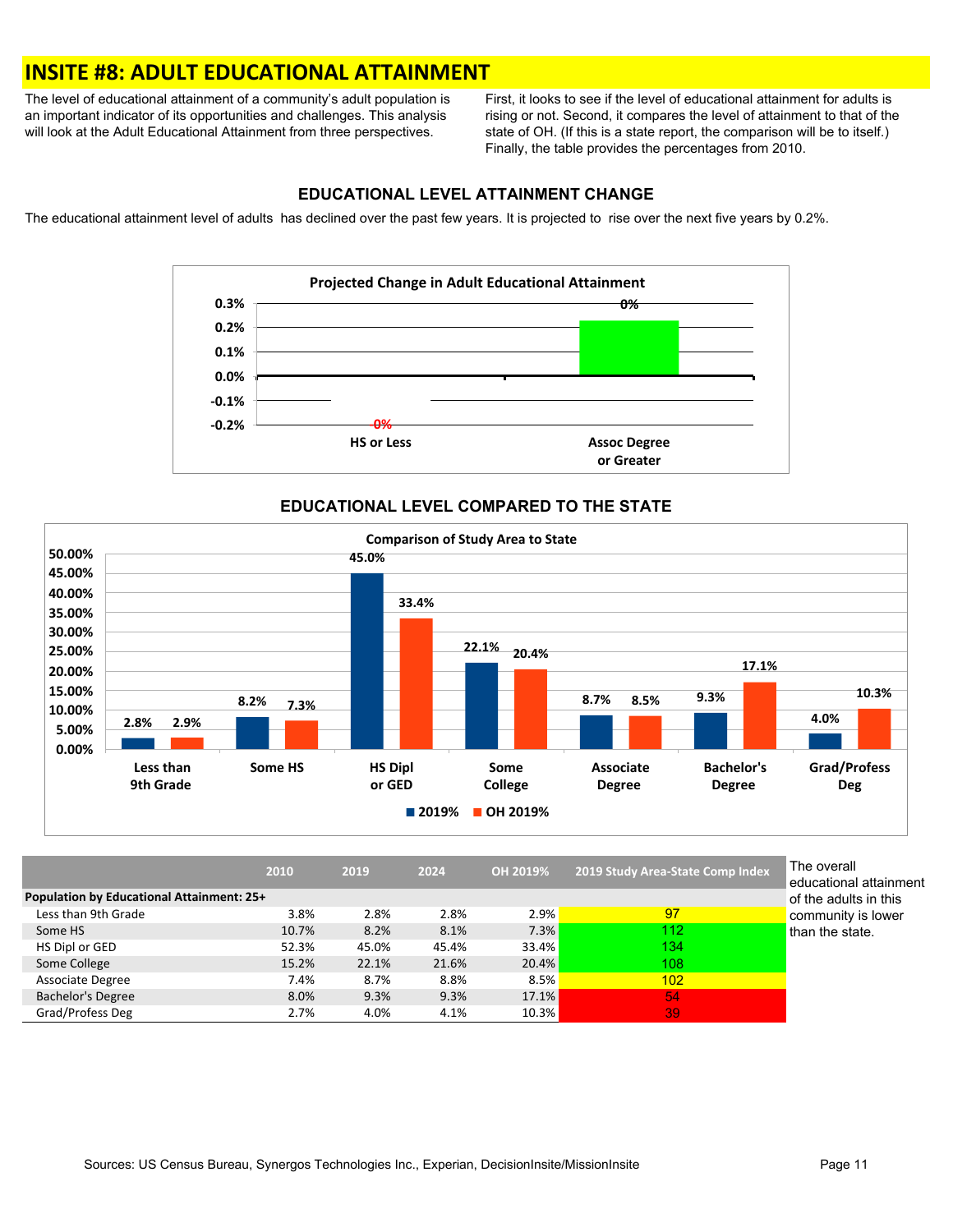### **INSITE #9: POPULATION BY EMPLOYMENT**

Like educational attainment, an analysis of a community by its employment types and categories provides an important "insite" into its socio-economics. This analysis looks at two factors.

First is a report of the employed population 16 and over by the traditional "blue collar" and "white collar" occupations and compares these to the state. Second, it looks at the community by the seven standard census bureau occupations and compares them to the state.

#### **EMPLOYED POPULATION: BLUE COLLAR OR WHITE COLLAR**

On the chart to the left, the study area is compared to the state of OH. This study area is well below the state average for White Collar workers. It is well above the state average for Blue Collar workers.





#### **EMPLOYED CIVILIAN POPULATION BY OCCUPATION**

|                                                | 2019  | <b>OH 2019</b> | Comp. Index | Interpretation                |
|------------------------------------------------|-------|----------------|-------------|-------------------------------|
| <b>Employed Civilian Pop 16+ by Occupation</b> |       |                |             |                               |
| <b>Bldg Maintenance &amp; Cleaning</b>         | 4.2%  | 3.5%           | 121         | Well above the state average. |
| Construction                                   | 9.8%  | 7.2%           | 136         | Well above the state average. |
| Farming, Fishing, & Forestry                   | 0.2%  | 0.3%           | 67          | Well below the state average. |
| <b>Food Preparation Serving</b>                | 6.7%  | 6.0%           | 112         | Well above the state average. |
| <b>Healthcare Support</b>                      | 4.2%  | 2.8%           | 149         | Well above the state average. |
| <b>Managerial Executive</b>                    | 12.2% | 14.5%          | 84          | Well below the state average. |
| Office Admin                                   | 13.5% | 13.3%          | 102         | At about the state average.   |
| Personal Care                                  | 3.1%  | 3.1%           | 99          | At about the state average.   |
| <b>Production Transportation</b>               | 20.6% | <b>15.8%</b>   | 131         | Well above the state average. |
| <b>Prof Specialty</b>                          | 14.1% | 21.8%          | 65          | Well below the state average. |
| Protective                                     | 1.3%  | 1.8%           | 68          | Well below the state average. |
| <b>Sales</b>                                   | 10.2% | 10.0%          | 102         | At about the state average.   |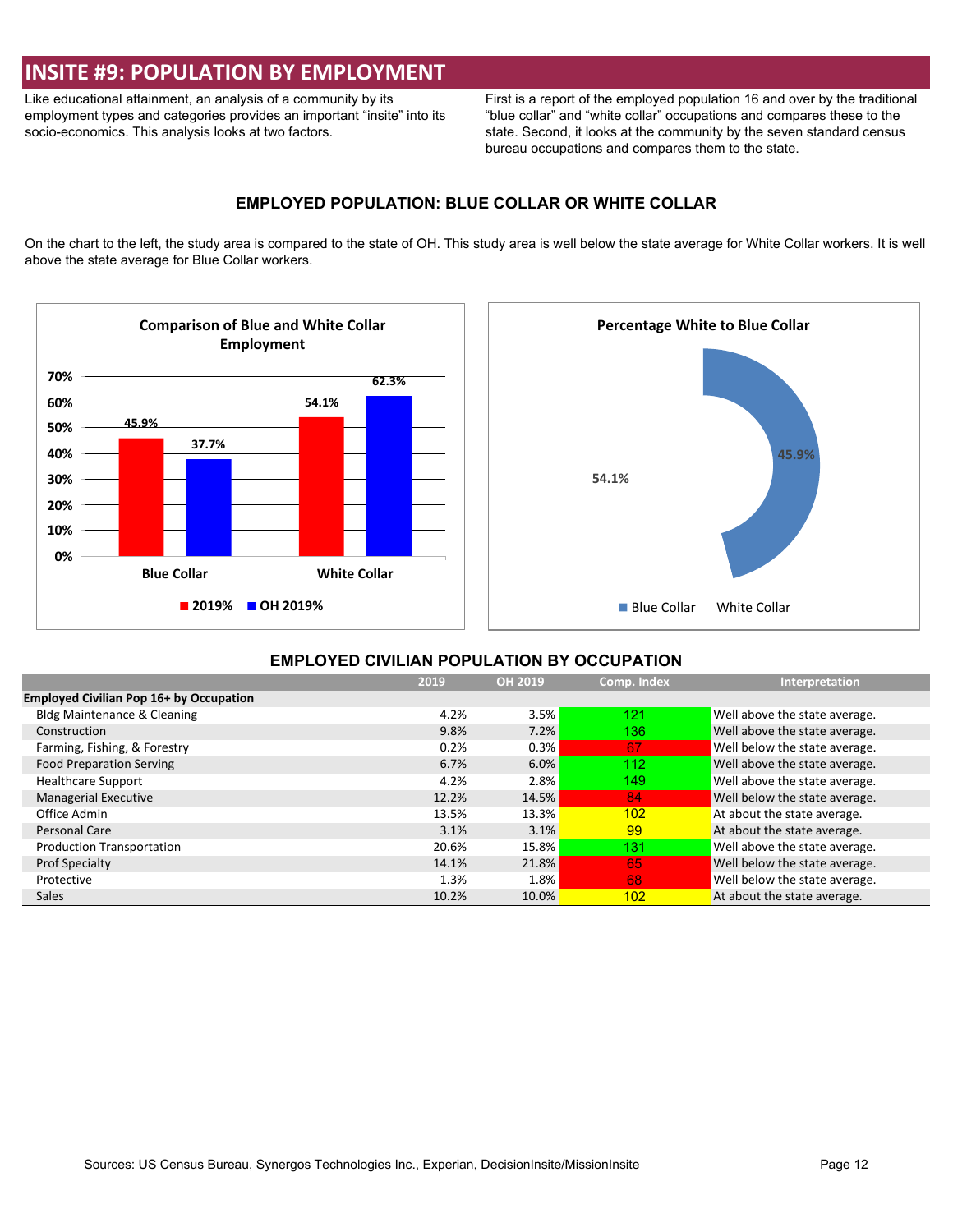## **INSITE #10: MOSAIC Segments**

Mosaic is a geo-demographic segmentation system developed by and for marketers. Instead of looking at individual demographic variables, a segmentation system clusters households into groups with multiple common characteristics. Demographic variables that generally cluster together would include income, educational levels, presence of children and occupations among others.

This database is developed by Experian. Some find the information helpful because it presents a multi-dimensional view of a community.

In the report below, the top 15 Mosaic Segments of the study area are provided. (If less than 15, rows will be blank.)

**NOTE: For a full description please see the DI Demographic Segment Guide (Mosaic) under the Help menu on the Documents gallery.**

|                                                         | 2019  | 2019% | State % | <b>Comp Index</b> | <b>Relative to the OH State Ave.</b> |
|---------------------------------------------------------|-------|-------|---------|-------------------|--------------------------------------|
| <b>Mosaic Segments</b>                                  |       |       |         |                   |                                      |
| Q64 Golden Year Guardians - Town Elders                 | 1,091 | 12.2% | 4.3%    | 286               | Well above the state average         |
| 131 Family Union - Blue Collar Comfort                  | 844   | 9.4%  | 4.0%    | 235               | Well above the state average         |
| E21 Thriving Boomers - Unspoiled Splendor               | 760   | 8.5%  | 3.3%    | 259               | Well above the state average         |
| I30 Family Union - Stockcars and State Parks            | 706   | 7.9%  | 4.6%    | 172               | Well above the state average         |
| M44 Families in Motion - Red, White and Bluegrass       | 688   | 7.7%  | 2.4%    | 315               | Well above the state average         |
| J34 Autumn Years - Aging in Place                       | 643   | 7.2%  | 5.5%    | 132               | Well above the state average         |
| E20 Thriving Boomers - No Place Like Home               | 536   | 6.0%  | 3.5%    | 169               | Well above the state average         |
| J36 Autumn Years - Settled and Sensible                 | 506   | 5.7%  | 4.0%    | 140               | Well above the state average         |
| O51 Singles and Starters - Digital Dependents           | 432   | 4.8%  | 3.5%    | 137               | Well above the state average         |
| D15 Suburban Style - Sports Utility Families            | 382   | 4.3%  | 2.3%    | 189               | Well above the state average         |
| L43 Blue Sky Boomers - Homemade Happiness               | 339   | 3.8%  | 1.5%    | 259               | Well above the state average         |
| M45 Families in Motion - Diapers and Debit Cards        | 312   | 3.5%  | 3.2%    | 108               | About average for the state          |
| S68 Economic Challenges - Small Town Shallow<br>Pockets | 243   | 2.7%  | 1.7%    | 161               | Well above the state average         |
| J35 Autumn Years - Rural Escape                         | 214   | 2.4%  | 1.8%    | 130               | Well above the state average         |
| F23 Promising Families - Families Matter Most           | 152   | 1.7%  | 1.2%    | 142               | Well above the state average         |

### **Learn about your Mosaic Households To access Mosaic Portrait data click on:**

Mosaic USA E-Handbook by [Experian \(To](https://s3-us-west-2.amazonaws.com/mi-docs/Mosaic+USA+E-Handbook.pdf) open in a new Tab hold Control key when you click on the link) Handbook includes Mosaic Overview and two graphic pages for each of the 19 Groups and 71 Segments.

How to Read and [Understand](https://s3-us-west-2.amazonaws.com/misupport/videos/NewUI/Mosaic+E-Handbook+How+to+Read+and+Understand+a+Mosaic+Portrait+w+Nar.mp4) a Mosaic Portrait - Video

[Understanding](https://s3-us-west-2.amazonaws.com/misupport/videos/NewUI/Mosaic+E-Handbook+Understanding+Mosaic+Portraits+for+Ministry+Planning+v2+w+Nar.mp4) Mosaic Portraits for Mission Planning - Video

Faith based clients: To access the Mosaic application guide click on:

Mission Impact Mosaic Application Guide by [Bandy \(To](http://missioninsite.com/missionimpact-guide/) open in a new Tab hold Control key when you click on the link)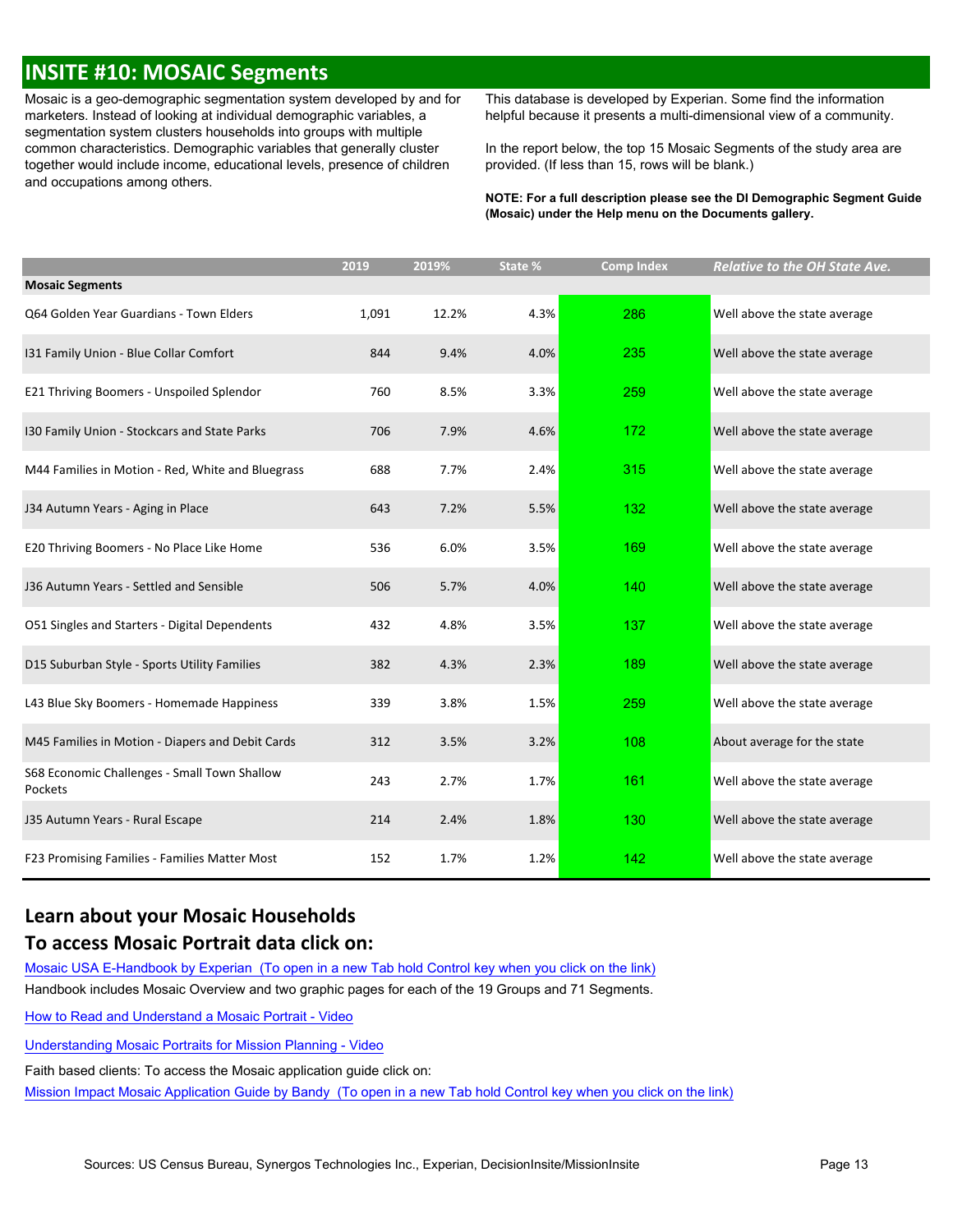## **INSITE #11: GENERATIONS**

A powerful way to envision demographics is by following a generation through its phases of life. This is because there are, in a general sense, common life experiences at each phase of life. But even more interesting is to understand a generational cohort group that has a unique sense of belonging to others born and coming of age together. More than mere age bracketing, a generation develops a sense of identity as a group based upon their coming of age experiences—how they were parented and major world defining events, such as 9/11. Using the Strauss and Howe model of generations one is able to see a more three-dimensional view of a generational group, bringing mere age demographics to life.

According to the Strauss and Howe model, members of a generation share three qualities. \*

• An age location in history

• Some common beliefs and behaviors, including basic attitudes about risk taking, culture and values, civic engagement, and family life

• A common perceived membership in a generation, e.g., Boomers, Gen X, Millennials etc.

(\* http://www.lifecourse.com/about/method/phases.html)

| <b>Name</b>         | S & H Type | Initial Birth | <b>Final Birth</b> | 2010   |        | 2019   |       | 2024   |       | 2029   |        |
|---------------------|------------|---------------|--------------------|--------|--------|--------|-------|--------|-------|--------|--------|
|                     |            |               |                    |        |        |        |       |        |       |        |        |
| Homeland (Z) Artist |            | 2005          | 2025               | 1,106  | 5.0%   | 3.196  | 14.6% | 4,358  | 20.3% | 4.845  | 23.7%  |
| Millennial (Y) Hero |            | 1982          | 2004               | 6.030  | 27.3%  | 5,986  | 27.3% | 5,857  | 27.3% | 5,823  | 28.5%  |
| Gen X (13th) Nomad  |            | 1961          | 1981               | 5,871  | 26.6%  | 5.751  | 26.3% | 5,580  | 26.0% | 5.388  | 26.4%  |
| Boom                | Prophet    | 1946          | 1960               | 5,194  | 23.5%  | 4.734  | 21.6% | 4,146  | 19.3% | 3,653  | 17.9%  |
| Silent              | Artist     | 1925          | 1945               | 3.428  | 15.5%  | 1.952  | 8.9%  | 1.312  | 6.1%  | 601    | 2.9%   |
| GI                  | Hero       | 1901          | 1924               | 461    | 2.1%   | 281    | 1.3%  | 203    | 0.9%  | 119    | 0.6%   |
|                     |            |               | Totals:            | 22.090 | 100.0% | 21,899 | 100%  | 21.457 | 100%  | 20.429 | 100.0% |

For more information on [Generational](https://en.wikipedia.org/wiki/Generation#List_of_generations) types, click here



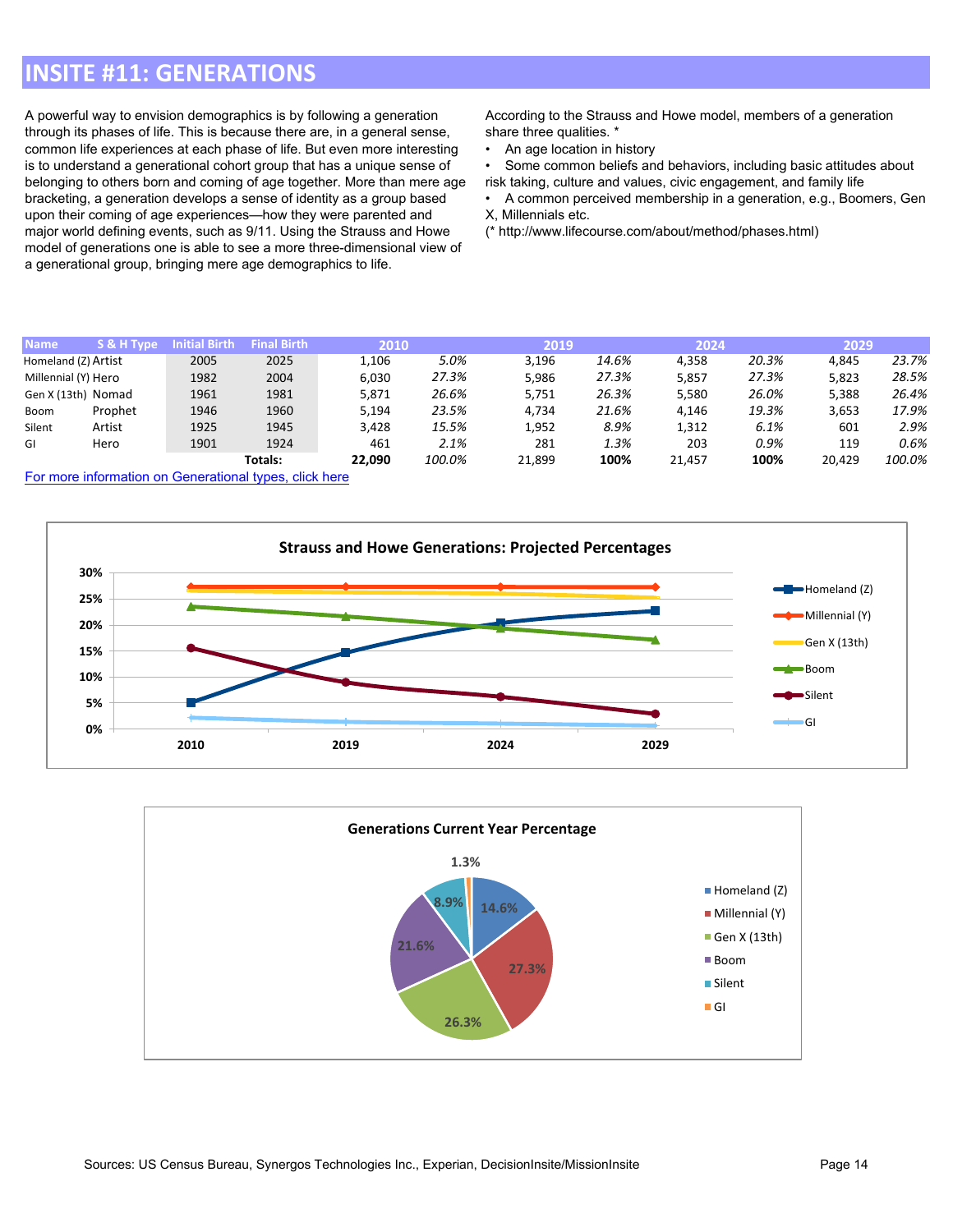### **INSITE #12: RELIGIOUS PROGRAM OR MINISTRY PREFERENCES**

This information is from the 2017 Quadrennium Project Survey conducted by MissionInsite of US Religious Preferences, Practices and Beliefs called the Quadrennium Project. The complete survey results are available in the four Predesigned Quad Reports; ReligiousInsite, ReligiousInsite Priorities, MinistryInsite or MinistryInsite Priorities. The Quadrennium White Paper is available on the web site.

|                                                    | <b>Study Area</b>            |                          | US Average                           |       |                 | <b>Comparative Index</b>                  |
|----------------------------------------------------|------------------------------|--------------------------|--------------------------------------|-------|-----------------|-------------------------------------------|
|                                                    | <b>Modestly</b><br>Important | <b>Very</b><br>Important | Modestly Very<br>Important Important |       | <b>Modestly</b> | <b>Very</b><br><b>Important Important</b> |
| <b>Personal Growth</b>                             | 33.3%                        | 6.4%                     | 33.9%                                | 7.3%  | 98              | 87                                        |
| Addiction support groups                           | 28.4%                        | 7.6%                     | 29.1%                                | 7.7%  | 98              | 99                                        |
| Health/weight loss programs                        | 34.1%                        | 5.6%                     | 34.4%                                | 7.5%  | 99              | 75                                        |
| Practical training seminars                        | 37.4%                        | 5.9%                     | 38.1%                                | 6.7%  | 98              | 87                                        |
| <b>Family Support and Intervention Services</b>    | 42.6%                        | 8.7%                     | 36.5%                                | 10.5% | 117             | 83                                        |
| Crisis support groups                              | 39.6%                        | 11.1%                    | 41.9%                                | 10.1% | 94              | 109                                       |
| Daycare/After-School Programs                      | 27.1%                        | 7.9%                     | 27.2%                                | 7.8%  | 100             | 101                                       |
| Family oriented activities                         | 45.7%                        | 17.7%                    | 42.6%                                | 17.5% | 107             | 102                                       |
| Marriage enrichment                                | 37.9%                        | 9.7%                     | 36.5%                                | 9.7%  | 104             | 101                                       |
| Parenting development                              | 32.0%                        | 8.0%                     | 30.9%                                | 7.9%  | 103             | 100                                       |
| Personal/family counseling                         | 40.5%                        | 10.1%                    | 40.0%                                | 10.1% | 101             | 100                                       |
| <b>Community Involvement and Advocacy Programs</b> | 54.4%                        | 13.1%                    | 47.7%                                | 13.8% | 114             | 94                                        |
| Adult social activities                            | 47.0%                        | 11.3%                    | 52.1%                                | 14.4% | 90              | 79                                        |
| Involvement in social causes                       | 49.7%                        | 11.6%                    | 47.4%                                | 13.6% | 105             | 85                                        |
| Social justice advocacy work                       | 40.9%                        | 9.2%                     | 40.5%                                | 11.5% | 101             | 80                                        |
| Opportunities for volunteering in the community    | 51.9%                        | 15.4%                    | 50.8%                                | 15.8% | 102             | 98                                        |
| <b>Community Activities or Cultural Programs</b>   | 45.4%                        | 9.2%                     | 43.3%                                | 12.9% | 105             | 71                                        |
| Cultural programs (music, drama, art)              | 41.3%                        | 14.5%                    | 46.5%                                | 11.3% | 89              | 128                                       |
| Holiday programs/activities                        | 51.7%                        | 14.4%                    | 49.8%                                | 14.5% | 104             | 100                                       |
| Seniors/retiree activities                         | 44.0%                        | 13.6%                    | 41.9%                                | 13.4% | 105             | 102                                       |
| Youth social activities                            | 35.6%                        | 13.0%                    | 35.1%                                | 12.3% | 101             | 105                                       |
| <b>Religious/Spiritual Programs</b>                | 33.8%                        | 16.9%                    | 37.4%                                | 18.1% | 90              | 93                                        |
| Bible or Scripture study/prayer groups             | 38.8%                        | 21.8%                    | 32.6%                                | 15.9% | 119             | 137                                       |
| Christian education for children                   | 31.4%                        | 17.1%                    | 29.5%                                | 14.9% | 106             | 115                                       |
| Contemporary worship experiences                   | 39.0%                        | 12.6%                    | 39.1%                                | 11.5% | 100             | 109                                       |
| Spiritual discussion groups                        | 39.2%                        | 11.2%                    | 39.0%                                | 11.6% | 100             | 97                                        |
| Traditional worship experiences                    | 40.0%                        | 23.1%                    | 38.9%                                | 20.7% | 103             | 112                                       |
| Warm and friendly encounters                       | 45.4%                        | 35.2%                    | 45.3%                                | 33.8% | 100             | 104                                       |
| The quality of sermons                             | 37.8%                        | 31.8%                    | 36.9%                                | 28.5% | 103             | $111\,$                                   |

Sources: US Census Bureau, Synergos Technologies Inc., Experian, DecisionInsite/MissionInsite **Page 15** Page 15